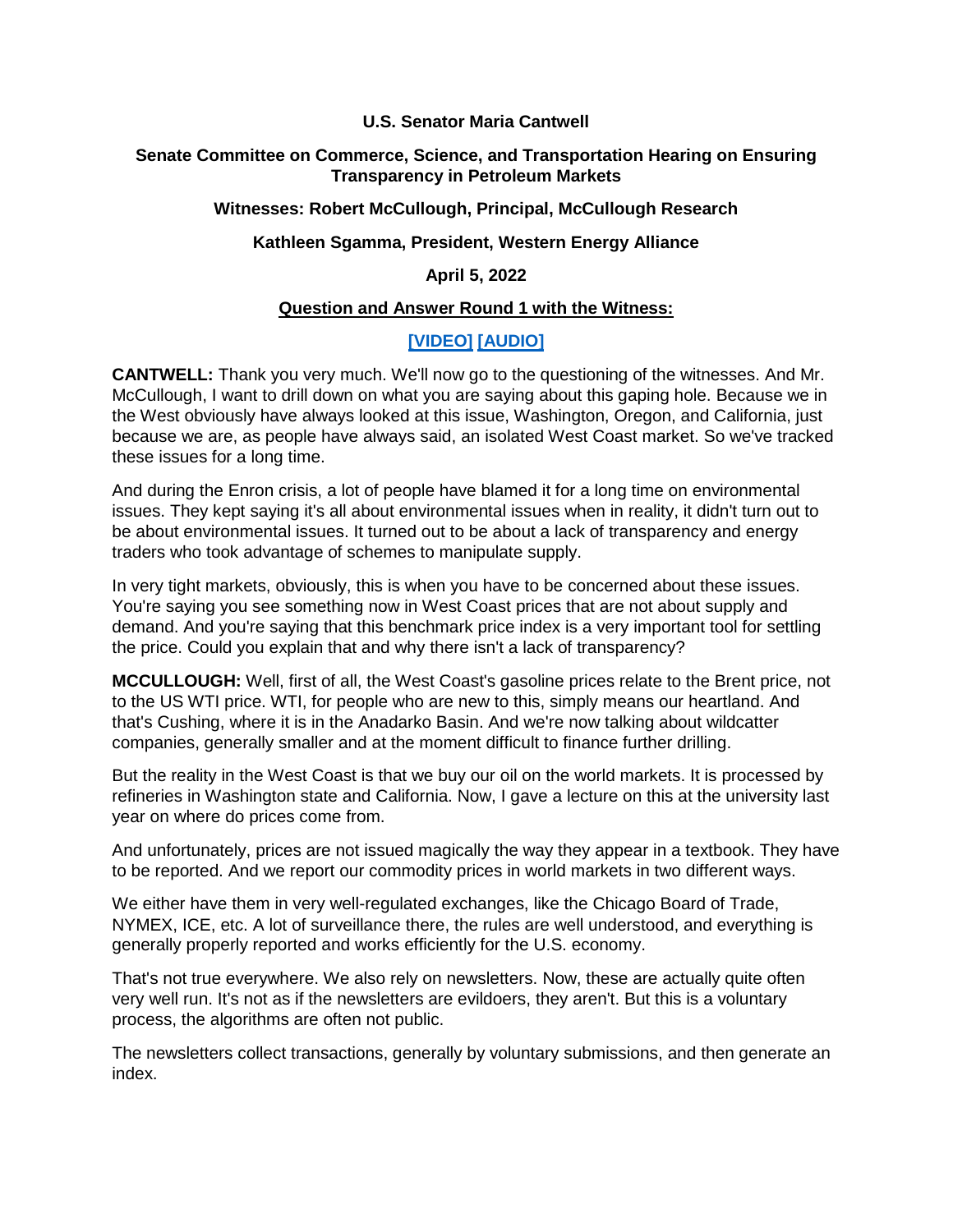Now that index then wanders through an entire economic process. So the refinery price to the middleman, the racks, depends on the index; quite often the price to the gas station, especially if it belongs to a major producer, depends on that index. It's literally written into the contract.

On the West Coast, we have one major price reporting agency. They're called the Oil Price Information Service. Been there for many years. Very effective, very interesting, central to the operation of the industry.

In 2012, Ms. Cantwell, certainly Mr. Wyden, Ms. Feinstein, looked into that. We wrote reports at that period. I appeared in hearings during that period. And we identified that there were sudden shifts in that didn't seem to match fundamentals at all.

October 1, 2012, we had a 50-cent increase in that index. No one ever could understand why that index changed. We had similar results in 2015. And then we had some last month.

Now, in a perfect world, the FTC would subscribe to that newsletter. My information is they don't. In a perfect world, the FTC would have experts that would understand the algorithm that OPEC chooses to go from transactions to prices.

And bear in mind, this isn't an economics textbook. This is the real world where that algorithm drives real dollars from real consumers' pockets to traders' profits, and that is a serious issue we discovered with Enron and their counterparties in 2003 with a FERC final report.

**CANTWELL:** Your time is about up, but so you see anomalies? You think, in the information you're looking at in those indexes – now, you see anomalies that you don't think are supply and demand?

**MCCULLOUGH**: Absolutely, there's a wide differential at the moment.

**CANTWELL:** Thank you.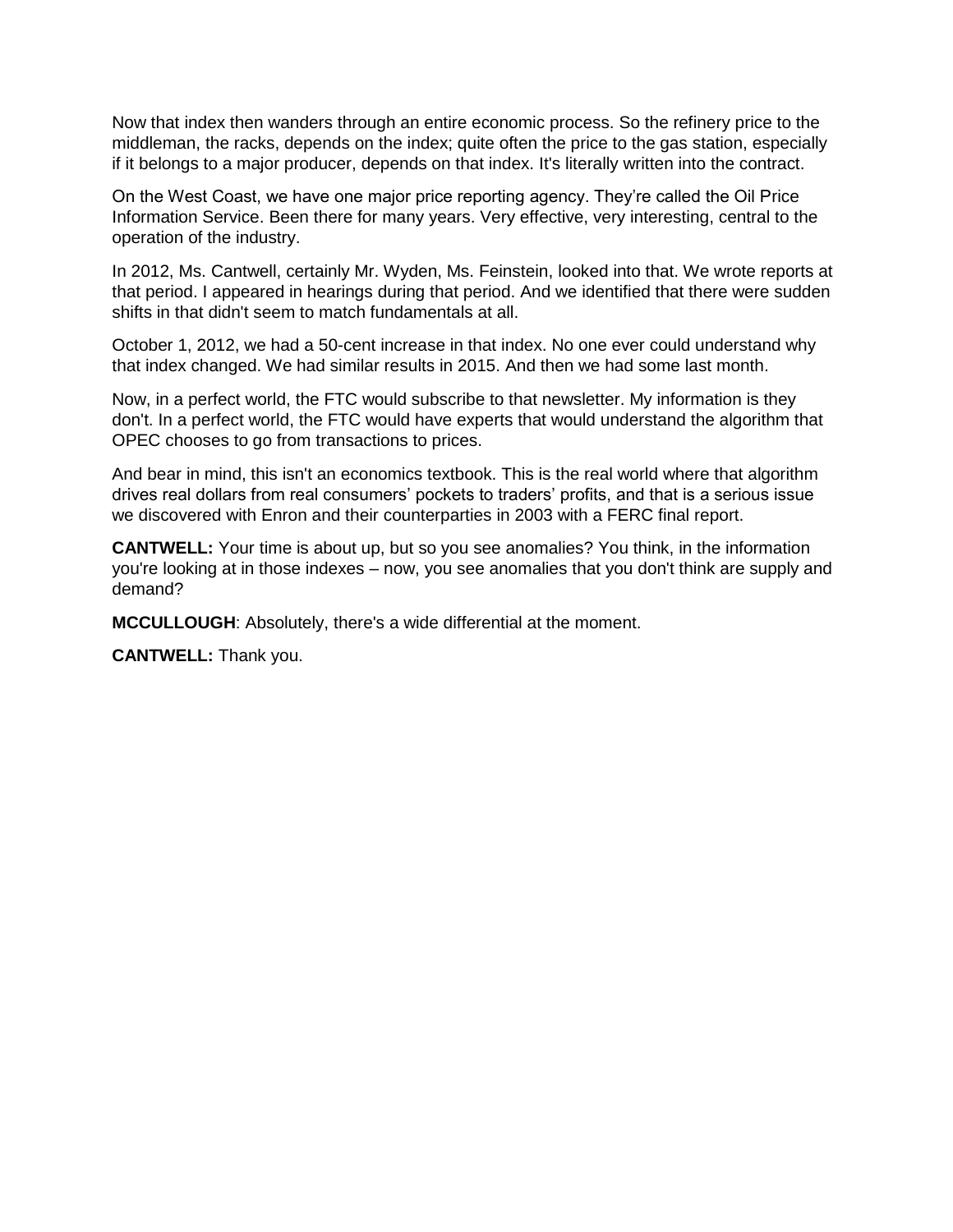### **Question and Answer Round 2 with the Witnesses and Closing:**

### **[VIDEO](https://youtu.be/CfUj_RCyXNM)**

**CANTWELL**: The very issue that there isn't transparency in this particular aspect of the market at the petroleum level. To Ms. Lummis' line of questioning, so you're saying that the price discovery that is supposed to be in a market as it relates to the post-refinery product, that there is an opaqueness to the market that we don't actually understand what those trades are. No one is looking at those trades. Is that right, Mr. McCullough?

**MCCULLOUGH**: I do, and I think Senator Lummis illustrated that very well. She asked a series of completely reasonable questions, all of which indicated that this was a bit of a mystery to her as well. And I don't disrespect her for it. It is a mystery.

She asked, where did WTI and Brent come from? Those are worldwide markets; they're dominated by bad actors. Saudi and Russia certainly are two actors who we worry about. So we don't have much discovery in that. We probably never will. Everyone in the industry believes the Russians and the Saudis are never truthful about their activities. That's fine. But when we get to our shores, we're benefited by knowing more. And with many citizens wondering where these numbers come from, it's well within our abilities to be able to answer it.

I've worked for the FTC on some of the previous investigations. And quite bluntly, they've started from scratch. And that's a terrible place to start. They did not have the data. I've been told, I can't prove it, but I've been told the FTC does not get a copy of the OPUS newsletter. That's disgraceful. I don't know why that would be. They certainly need that, any analyst does. So these are things we can fix very easily. And we can give citizens that answer.

**CANTWELL**: So I'm concerned that in the flavor of today's hearing that people are, it reminds me so much of the Enron discussion. It literally took until we had the traders on a tape saying what they had done. People used all the same things that they're saying today. So the fact is, the FTC doesn't collect or look at this data, is that correct?

**MCCULLOUGH**: Well, they have no way to do it unless they actually go for full bore investigation and subpoenas. And the fact is that the number of documents is enormous. In other contexts, I've been through three and a half million documents on some of these issues. This is not something you pick up one morning in an investigation. This requires ongoing transparency so you know where to look.

The only reason we got through the manipulations on electricity natural gas is that Enron employed some of the most incompetent traders known to man. And if they had not been singing songs about raping customers, and burning fires, possibly we would never have had the political will to get the transparency we have in those markets.

Now, I do not believe there is a single major company in America that would employ traders that stupid ever again, for obvious reasons. But the fact is, we need that. We need it in all of our commodities. We have it in almost all of our commodities, except for this gaping hole in the center in oil and gasoline. Not hard to fix, certainly beneficial.

If Senator Cruz and the other senators here are doubting that there is any, we'll prove it. They'll be right. And I'll be satisfied. But if, as we expect, we do see anomalies, we should get to the bottom and reassure our citizens.